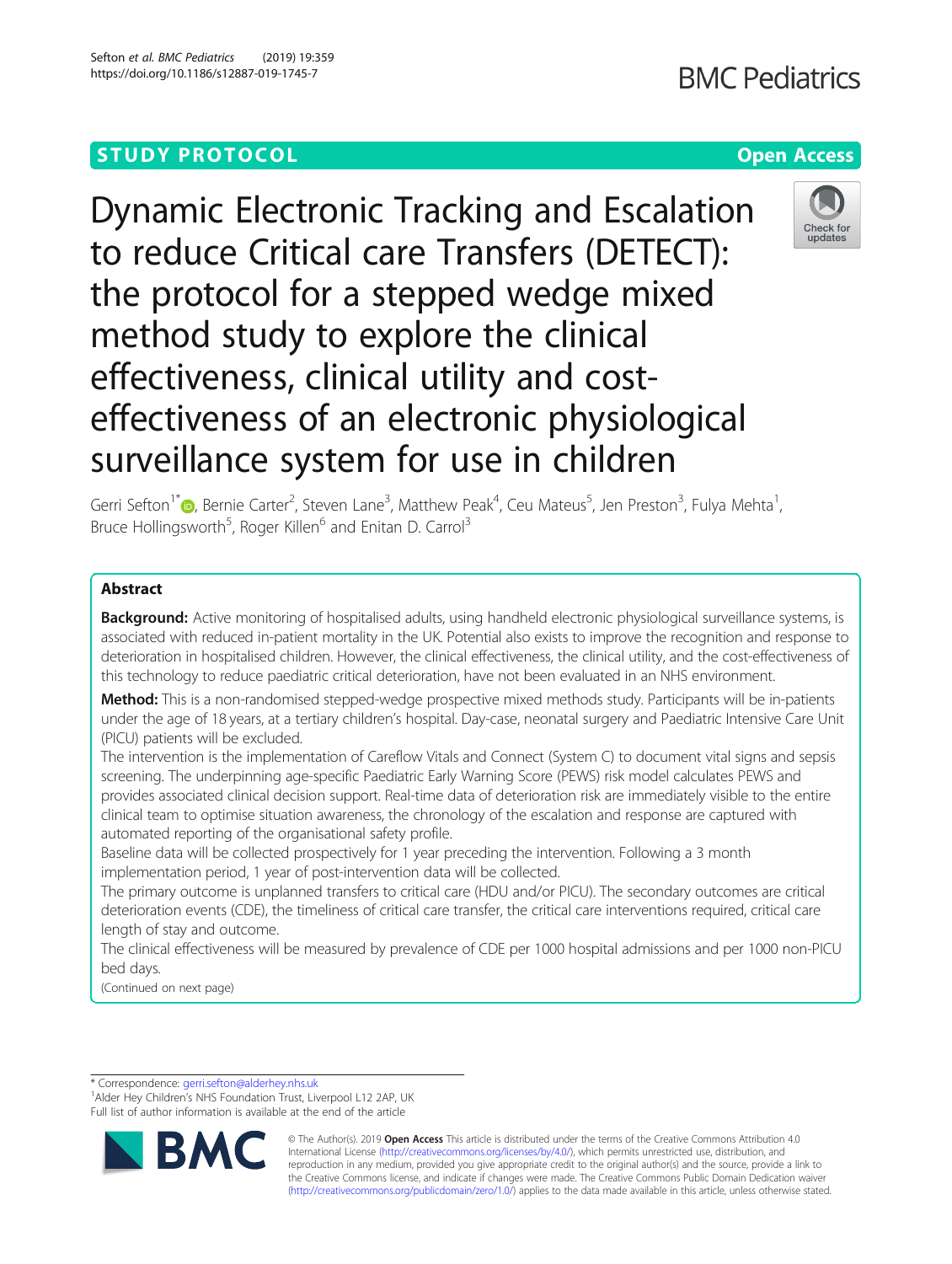# (Continued from previous page)

Observation, field notes, e-surveys and focused interviews will be used to establish the clinical utility of the technology to healthcare professionals and the acceptability to in-patient families. The cost-effectiveness will be analysed using Health Related Group costs per day for the critical care and hospital stay for up to 90 days post CDE.

**Discussion:** If the technology is effective at reducing CDE in hospitalised children it could be deployed widely, to reduce morbidity and mortality, and associated costs.

Trial registration: Current Controlled Trials [ISRCTN61279068](https://doi.org/10.1186/ISRCTN61279068), date of registration 03.06.19, retrospectively registered.

Keywords: Deterioration, Sepsis, VitalPAC®, Paediatric early warning (PEWS), E-obs, Careflow vitals and connect

# Background

All-cause child mortality in the UK has not maintained improvement, in line with other European countries. The Confidential Enquiry into Maternal and Child Health deaths (CEMACH) 'Why children die", found that 25% of in-hospital deaths had identifiable failures in direct care and potentially avoidable factors in 43% [\[1](#page-5-0), [2\]](#page-5-0). The factors included failure to recognise and respond effectively to deterioration. Paediatric Early Warning Scores (PEWS) and systems have been advocated as a mechanism to assist healthcare staff to identify deterioration so that care might be augmented to improve outcome. However, the evidence base underpinning their use in clinical practice is limited  $[1]$  $[1]$ . In the UK, despite reported use of PEWS by 85% of hospital treating children [\[3](#page-5-0)], there are more than 4000 emergency transfers to Paediatric Intensive Care Units per year from inpatient wards [[4\]](#page-5-0), suggesting that those patients deteriorated in hospital. The progression of deterioration to become critical, requiring admission to a high dependency unit (HDU) or the PICU is known to increase the length of hospital stay and the risk of mortality [\[5](#page-5-0)–[7](#page-5-0)]. Evolving evidence suggests that PEWS may assist in reducing the severity of illness and the critical interventions required by patients who require unplanned emergency transfers to critical care [\[8,](#page-5-0) [9](#page-5-0)].

To date, PEWS research has been hampered by the use of paper-based charting of vital signs. Achieving implementation fidelity of PEWS systems have been challenging, with incomplete monitoring of the specific vital signs that contribute to PEWS reported. Additionally, there has been poor documentation of PEWS escalation, the timeliness of response and the associated clinical outcomes, which makes it difficult to assess if PEWS have been implemented as intended. In contrast, active monitoring of adult patients in hospital using an electronic physiological surveillance system has been in place for more than 10 years [\[10\]](#page-5-0). This technology has been associated with the standardisation of vital signs monitoring and has demonstrated a significant reduction in deaths at two large University hospitals in the UK [[11](#page-5-0)]. That work contributed to the development of a National Early Warning Score

(NEWS), a single risk model for identifying signs of early deterioration in adults [\[12](#page-5-0)–[14](#page-5-0)].

# Why this study is necessary and the expected contribution to the field

The risk model developed for adults is unsuitable for use in children for a number of reasons;

- 1. age-associated variation in physiological signs including heart rate, respiratory rate and blood pressure, from birth to adulthood, mean that a single PEWS risk model would be inadequate to flag deterioration across the age ranges [[15](#page-5-0)–[18\]](#page-5-0).
- 2. the ability to physiologically compensate for serious illness is limited in children, providing a shorter window of opportunity for staff or parents to recognise the signs and to respond quickly, to avoid the progression of deterioration to become critical [[19](#page-5-0), [20\]](#page-5-0).

To date, there is no technology similar to that used in adults, which has been robustly tested for use for children in hospital, for screening physiological signs using an underpinning age-specific PEWS risk model. The most extensive randomised study of PEWS in an international context, the EPOCH study, did not demonstrate a reduction in mortality associated with the use of PEWS [\[1](#page-5-0)]. A lower observed event rate for mortality occurred in both arms, of the intervention and comparison sites. The observed mortality was lower than the data used for the computation of the sample size estimate (2007 data from fourteen hospitals). The study also highlighted the challenge in achieving complete data capture of the required vital signs which contribute to PEWS when paper-based documentation was used. Less than 5% of all the recorded data reviewed [\[1](#page-5-0)] were complete for recording of the seven components which had contributed to the validation of the bedside PEWS.

The development of electronic physiological surveillance systems suitable for use in a paediatric population is complex and expensive, potentially deterring industry from developing age-specific products. To address this deficit,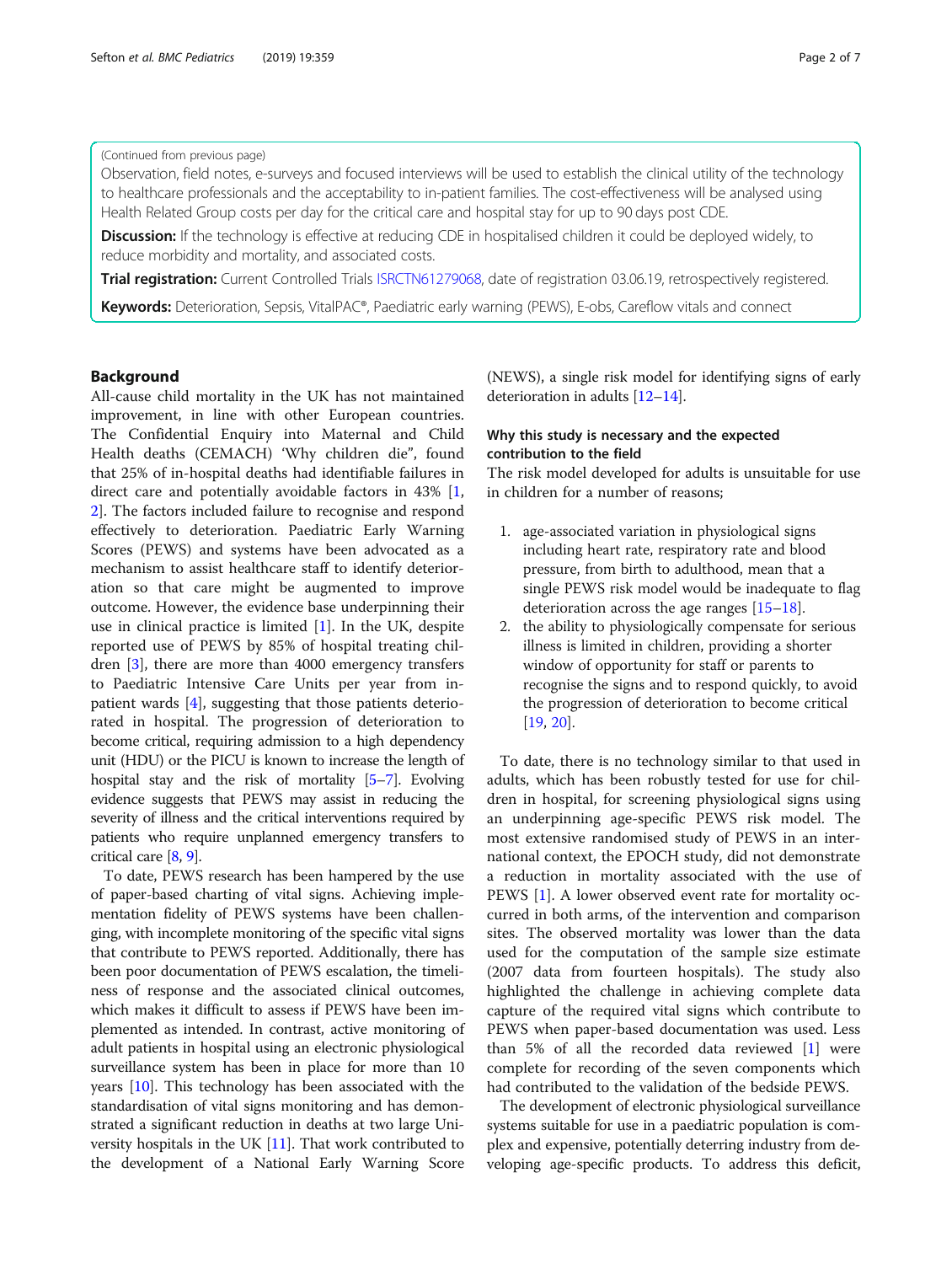The Learning Clinic (now System C) collaborated with this research team to develop technology underpinned by scientific evidence. Proof-of-concept testing of the Vital-PAC Paediatric prototype occurred at this hospital site, alongside existing practice. When compared to paper charts, VitalPAC Paediatric demonstrated improved the accuracy of vital sign documentation; 98.5% Vs 85.6%  $p < 0.02$ ; PEWS calculation; 94.6% Vs 55.7%  $p < 0.02$  and reduced the documentation time; 68 Vs 98 s  $p < 0.002$  [\[21\]](#page-5-0).

Sepsis is a major cause of deterioration, therefore addition of a paediatric sepsis [\[22,](#page-5-0) [23](#page-5-0)] clinical prompt, including laboratory and clinical data was tested. This demonstrated 71% sensitivity and 81% specificity when two or more components were present, suggesting it could be an effective tool to prompt nurses and doctors to consider sepsis earlier. The staff using the technology perceived that this mode of documentation improved safety and increased team situation awareness.

This study is the whole hospital evaluation of electronic physiological surveillance technology to provide pro-active monitoring for paediatric in-patients.

# Methods/design

SMART technology, self-monitoring and reporting technologies, such as electronic physiological surveillance systems have the potential to provide an end-to-end solution for recognising and responding to serious illness or deterioration in children. The study aims to:

- Standardise the process for monitoring vital signs for children in hospital
- Improve the detection of early signs of clinical deterioration, including sepsis
- Provide real-time data to the entire clinical team to improve team situation awareness about deteriorating patients
- Use clinical decision support to prompt the proactive management of deterioration, and early stabilisation of patient, reducing the progression of deterioration to become critical
- Reduce emergency transfers to critical care following deterioration in hospital
- To prompt timely transfer of deteriorating patients to critical care, who were non-responders to firstline stabilisation interventions

# Study design

This is a non-randomised stepped-wedge prospective mixed methods study exploring the clinical effectiveness, clinical utility and cost-effectiveness of an electronic physiological surveillance system to provide active monitoring of paediatric patients and to screen for early signs of serious illness, deterioration or sepsis.

# Population and setting

The participants will be ward in-patients, aged less than 18 years, at a tertiary children's hospital in the United Kingdom. The study site has 240 in-patient beds, a large emergency department, a 24-bed PICU, a 19-bed HDU and a 4-bed long-term ventilation Unit (LTVU).

The patient profile will include a mix of general paediatric medical and surgical patients and tertiary specialties including oncology, cardiology/cardiac surgery, neurology/neurosurgery, burns, respiratory, renal and orthopaedics. Day-case patients, patients in the neonatal surgical unit or in the PICU will be excluded.

The hospital does not have a Medical Emergency Team or a Critical Care Outreach Team. Patient deterioration is managed by the core clinical team. During the out-of-hours period, patients are managed by the on-call team. If a call to the resuscitation team is made, the responding team comprise of a senior nurse, senior paediatric registrars, resuscitation training officers (daytime only Monday to Friday), the Paediatric Intensive Care registrar and/or an anaesthetist.

# The intervention

The intervention is an electronic physiological surveillance system suitable for use in children in hospital. This is composed of health IT software Careflow Vitals (previously known as VitalPAC) configured with an underpinning age-specific PEWS risk model, which runs wirelessly on Apple hand-held devices. The technology is used to manually document vital signs to screen for early signs of serious illness or deterioration, including sepsis. The software prompts an active monitoring process by standardising the complete documentation of vital signs and clinical assessments, at a frequency linked to the child's PEWS. The completed PEWS are categorised as low, moderate, high or critical risk for deterioration, with associated decision support prompted for each. When a suspicion of sepsis has been documented, a complete sepsis assessment is required to stratify the clinical concern regarding sepsis using the NICE sepsis pathway [[22\]](#page-5-0), this prompts targeted care delivery and captures the time critical sepsis bundle compliance.

Careflow Vitals is used in conjunction with Careflow Connect; a secure encrypted communication system for professionals to provide real-time data to the entire clinical team on hand-held devices. Automated alerts about high or critical PEWS categorisation are sent to the Nurse in Charge of the ward and to the responsible clinical team. The chronology of escalation, response and associated actions are captured.

There will be phased implementation of the technology ward by ward, with concurrent assessment of the implementation fidelity. Weekly organisational safety reports will be fed back to wards, clinical teams and managers.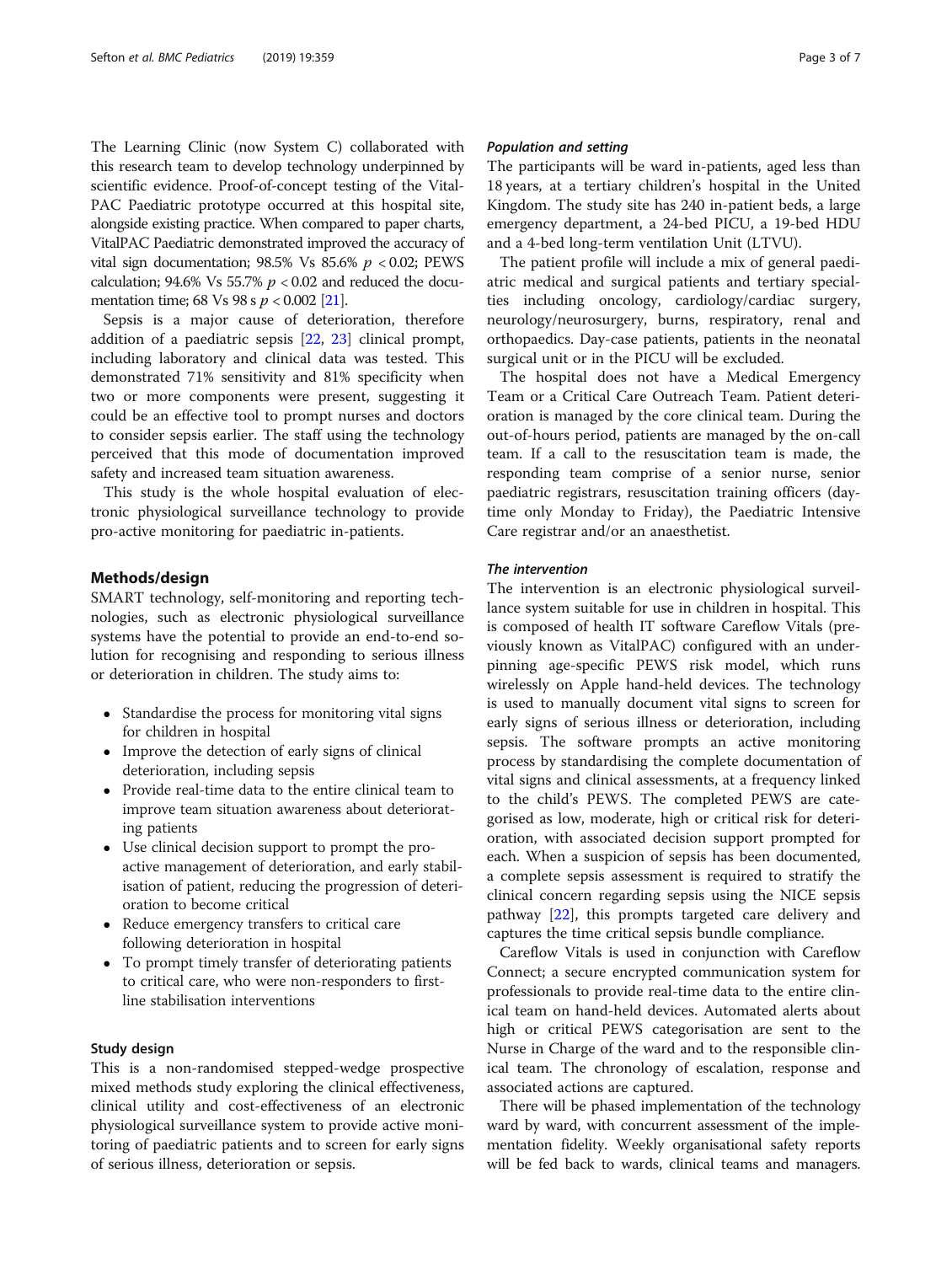These will collate reporting of the completeness and frequency of assessment, active management of patients with high or critical PEWS or new sepsis concerns, and the timeliness of emergency transfers to critical care.

# Comparison

Baseline data will be collected prospectively for 1 year preceding the intervention, with patient monitoring of vital signs and sepsis screening recorded in the Electronic Patient Record (Meditech 6). The hospital standard for the monitoring of vital signs for children in hospital, is set out in a clinical policy, together with the expected escalation and response processes. All of the component parts required for the calculation of a core PEWS (respiratory rate, effort of breathing, oxygen saturation (SpO2), oxygen delivery (FiO2), heart rate, capillary refill time and nurse concern) are mandated within the EPR each time vital signs are recorded. Temperature is also recorded but it does not contribute to the PEWS. For new admissions, PEWS score 3 or more or clinical concern, requires that an extended PEWS is undertaken. This incorporates additional vital signs alongside the core PEWS; which include blood pressure, AVPU (rapid neurological assessment of responsiveness; Alert-Verbal-Pain-Unresponsive) and parental concern. The process for communication for concern of deterioration is through the traditional bleep process.

Following a 3 month implementation period, 1 year of post-intervention data will be collected.

# **Outcomes**

The primary outcome is unplanned transfers to critical care, either to HDU and/or PICU.

The secondary outcomes are critical deterioration events [\[24](#page-5-0)], the patients who had unplanned transfers from in-patient wards to critical care (HDU and/or PICU) and required organ support in the following 12 h. The CDE prevalence per 1000 hospital admissions and per 1000 non-ICU bed days will be reported. The timeliness of critical care transfer will be reported using the Children's Resuscitation Intensity Scale (CRIS) [[25\]](#page-5-0). The severity of illness at unplanned transfer to PICU; the Prognostic index of Mortality (PIM3 [[26](#page-6-0)], the requirement for critical care interventions (mechanical ventilation, non-invasive ventilation, inotropes and/or dialysis), length of critical care stay and outcome. We will report the sepsis screening, suspicion of sepsis, clinical confirmation of 'treat as sepsis', the NICE sepsis bundle compliance and associated outcome.

The activation of the resuscitation team for cardiac arrests, respiratory arrests, or peri-arrest situations in the in-patient wards (excluding PICU) will be reported. All-cause mortality will be reported for the wards included in the study. The overall critical care activity; total admissions, bed days, length of stay, refused admissions (internal/external) and cancellations of planned major surgery due to lack of critical care capacity, will be reported.

# Sample size

The study will collect data from 240 in-patient beds. Based on existing hospital data, over 12 months 300–350 emergency transfers to HDU and/or PICU from inpatient wards would be expected. Previously published work from this centre [[8\]](#page-5-0) suggested that a robustly implemented process for proactively recognising and responding to deterioration in hospital, would contribute to a 30% reduction in total bed days following a CDE, with a median reduction of two critical care bed days per CDE. This is projected to be sufficient for the analysis planned.

The projected 80–100% bed occupancy in 240 beds is expected to yield a minimum of 6 sets of vital signs/per bed/per day, which is expected to yield a minimum of 630 K–780 K observation sets per year.

# Data analysis

The data analysis is broken down into the four main work-packages in the study.

- 1. The quantitative analysis of the clinical effectiveness at reducing critical deterioration, will report the prevalence of CDEs per 1000 hospital admissions and per 1000 non PICU bed days to compare the baseline and intervention arm of the study. The predictive ability of the age-specific PEWS risk model, will be reported using the sensitivity, specificity, positive/negative predictive values Modelling of the physiological values will be used to determine evidence-based thresholds for vital signs and logistic regression models will be developed to determine the weighting of components of the PEWS risk model to improve the performance at improving early detection of signs of deterioration. The study will use statistical process control techniques and will explore the feasibility of using stochastic control methods to track the condition of patients over-time to develop a longitudinal component (trend changes in vital signs), within the risk model.
- 2. The qualitative analysis will focus on the clinical utility of the technology to assist in the recognition and response to deterioration in children in hospital. It will also aim to evaluate the acceptability to children and their families of being monitored in this way. The three core methods which will be used are ethnographically driven observation and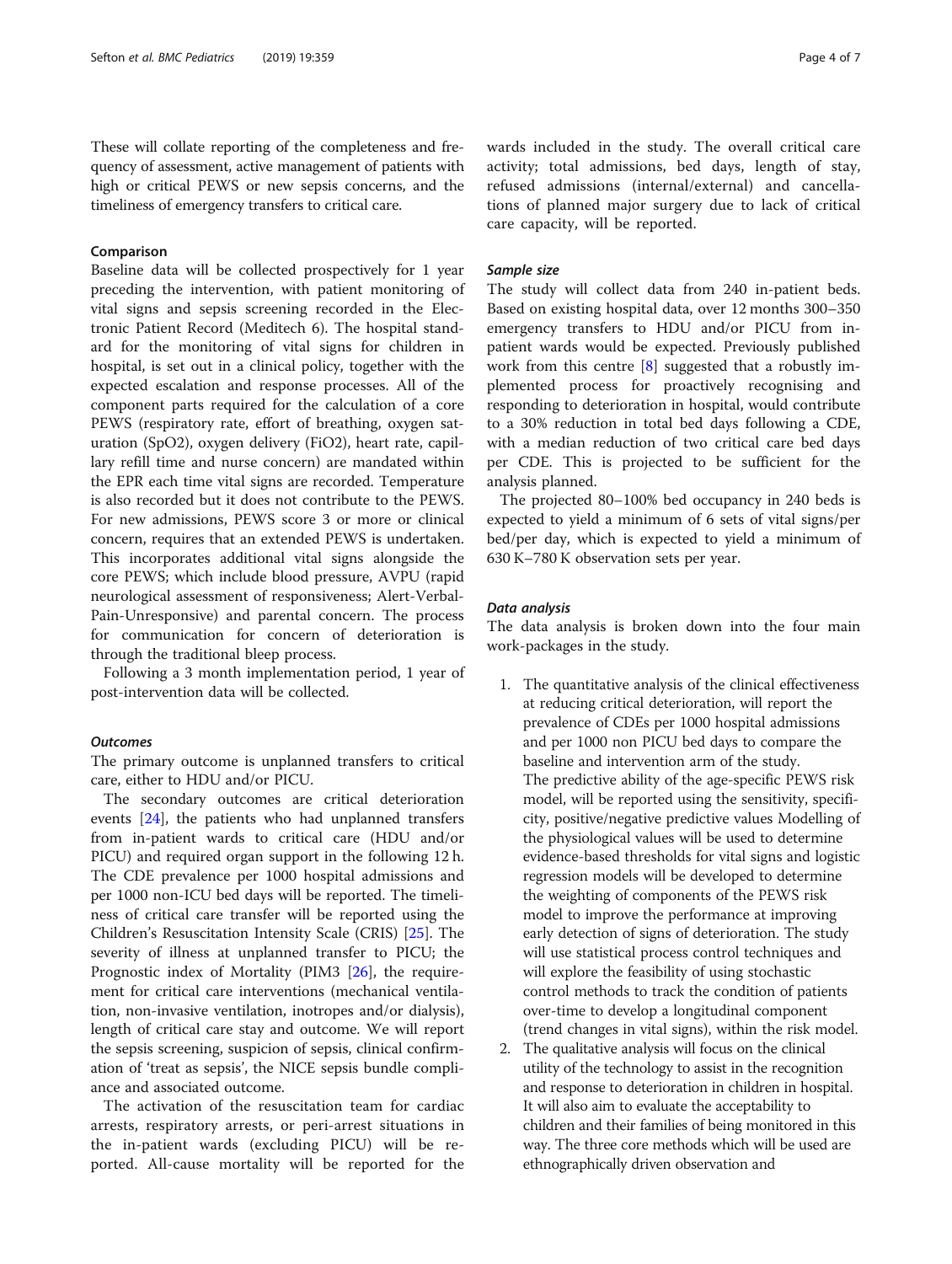conversational interviews, short e-surveys, and focused interviews. Qualitative analysis will use an interpretive, reflexive, conceptual thematic analytical approach [\[27,](#page-6-0) [28](#page-6-0)] the integration of descriptive codes and themes into robust concepts via Morse's four cognitive analytical processes [\[29\]](#page-6-0).

- 3. The analysis of proactive sepsis screening for all patients will describe the prevalence of pre-existing risk factors for sepsis, the cases where sepsis was suspected, the subset where the clinician made a decision to treat as sepsis (blood cultures and intravenous antibiotics), NICE sepsis bundle compliance and associated outcome. Multi-variate modelling will be also be used to determine the components of the sepsis assessment which would contribute to improved discrimination of evolving sepsis.
- 4. The cost-effectiveness of the technology will be analysed using Health Related Group (HRG) costs per day for the critical care and hospital stay following a CDE for up to 90 days, pre and post intervention. The societal perspective will be used and the time horizon is 1 year. For medical direct costs, patient level hospital costs will be computed by using hospital costs and published tariffs where appropriate. Indirect costs include work absenteeism in the parents of children who had an in-hospital deterioration, and productivity losses resulting from the sequelae of critical illness.

# **Discussion**

The type of active monitoring has been in place for adults in hospital for more than 10 years  $[12-14]$  $[12-14]$  $[12-14]$  $[12-14]$ . It was evaluated in two large university hospitals in an NHS setting in the UK and was associated with a reduction in in-hospital mortality [\[11\]](#page-5-0). The ability to record real-time vital signs data on mobile devices which are instantly visible to the entire clinical team, together with automated critical alerts, tracked monitoring, escalation and response provides metrics for hospitals to review their patient safety at ward, clinical teams and organisational levels. Although mortality is much rarer for children in hospital, it is envisaged that the use of active monitoring could reduce the progression of deterioration to become critical.

Critical Deterioration Events [\[30](#page-6-0)] were associated with a 13-fold increased risk of mortality in hospital. It is a clearly defined outcome measure for deterioration which has been reported in two paediatric studies [\[1](#page-5-0), [30](#page-6-0)]. There is widespread acceptance that the threshold for admission to critical care varies world-wide, therefore, it is useful to subdivide the admissions to be explicit about CDEs, although, at present, this categorization is not routinely undertaken. However, there is evidence about unplanned admissions to PICU that does demonstrate a reduction in the median length of critical care stay by 2

days following the implementation of a paper-based PEWS [[8\]](#page-5-0).

Despite this, it has been challenging to sustain those improvements, over time, not least because of the human resource required to ensure that organisational process are followed. The use of self-monitoring and reporting technologies (SMART) can provide frequent feedback to healthcare professionals and managers to drive culture change, and can provide assurance to healthcare regulators of safe processes for patients. Up to now paper-based monitoring of vital signs documentation and organisational processes has meant that it is difficult to ensure adequate implementation fidelity of PEWS.

If the technology is clinically effective at reducing CDE in hospitalised children, it could be deployed widely, to reduce the morbidity and mortality associated with critical deterioration.

#### Abbreviations

CDE: Critical Deterioration Events; CRIS: Children's Resuscitation Intensity Scale; HDU: High Dependency Unit; NiHR: National Institute for Health Research; PICU: Paediatric Intensive Care Unit; PIM3: Paediatric Index of Mortality, version 3

#### Acknowledgements

This report is independent research funded by the National Institute for Health Research (Invention for Innovation programme (i4i), Active monitoring of paediatric in-patients using "VitalPac Paediatric" to reduce emergency transfer to Critical Care following deterioration in hospital, II-LA-0216-20002. The views expressed in this publication are those of the author(s) and not necessarily those of the National Institute for Health Research or the Department of Health and Social Care.

Mrs. Hilda Gwilliams, Chief Nurse, Alder Hey Children's NHS Foundation Trust and executive sponsor for the DETECT study, who provided vision, leadership and unwavering support for improving health outcomes for children in hospital.

Mrs. Kate Warriner, Chief Digital and Information Officer, Alder Hey Children's NHS Foundation Trust, who provided leadership within the digital strategy to support this research study.

Dr. James Bunn; WHO Lead for Child Health, Sierra Leone, who contributed to developing this research idea and writing the funded research application, while employed at Alder Hey.

Mr. Markus Bolton, CEO System C, who agreed to continue as industry partner to the study, once System C took over The Learning Clinic.

#### Authors' contributions

GS; Co-Chief Investigator. Concept and design of the study, Obtained funding for the study, Lead author for the manuscript. Corresponding author [gerri.sefton@alderhey.nhs.uk](mailto:gerri.sefton@alderhey.nhs.uk). BC; Professor of Children's Nursing, co-applicant. Lead for qualitative research within the study. Contributed to drafting the research protocol and the manuscript. SL; Medical Statistician, co-applicant. Lead for statistical analyses for the study. Contributed to drafting the research protocol and the manuscript. MP; Co-Director of NIHR Alder Hey Clinical Research Facility, co-applicant. Obtained funding for the study, Contributed to drafting the research protocol and the manuscript. CM; Senior lecturer in Health Economics, Contributed to drafting the research protocol and the manuscript. JP; Senior Patient and Public Involvement Manager, NIHR Alder Hey Clinical Research Facility, Contributed to drafting the research protocol and the manuscript. Approved the final manuscript. FM; Consultant Paediatrician, co-applicant. Contributed to drafting the research protocol and the manuscript. BH; Professor of health Economics University of Lancaster. Co-applicant, Contributed to drafting the research protocol and the manuscript. RK; Roger Killen, Previous CEO of The Learning Clinic, Co-applicant. Obtained funding for the study, Contributed to drafting the research protocol and the manuscript. EDC; Co-Chief Investigator. Concept and design of the study, Academic lead for the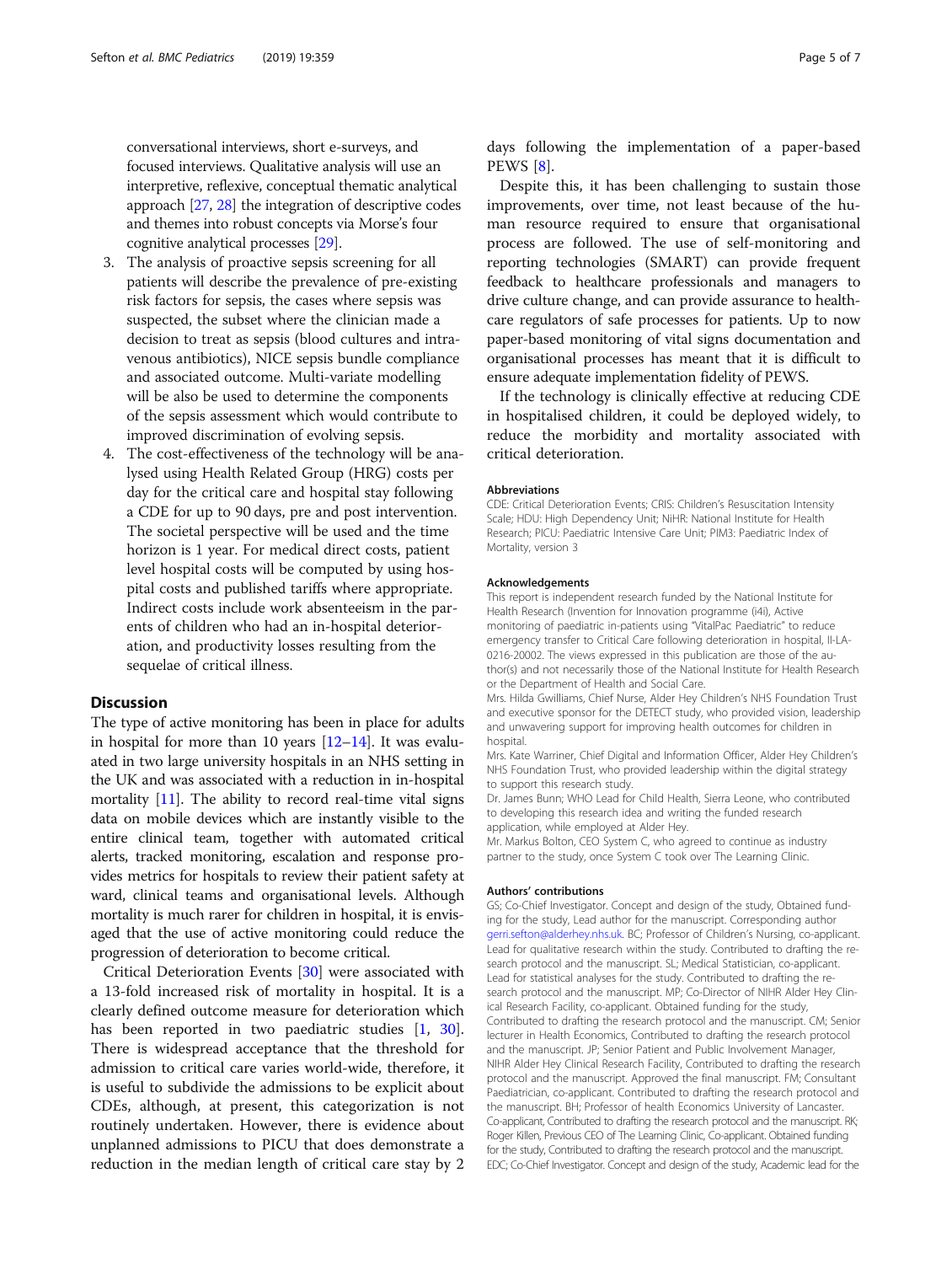# <span id="page-5-0"></span>Funding

The study protocol presented in this study was peer reviewed by the funding body, the National Institute for Health Research (NIHR) and funding was awarded.

System C, the industry partner, was required to provide matched funding for the development work for Careflow Vitals use in paediatrics. The research study proposal was developed by clinicians and was not influenced by the industry partner. The role of the industry partner was to advise on the technical feasibility of developing the technology to deliver the study. The study design incorporates work packages to evaluate the clinical utility of the technology and to evaluate the cost-effectiveness of the technology as required for research applications submitted under the i4i funding scheme. The draft of the manuscript for publication was reviewed by the Study Management Group, comprising of clinicians with expertise in paediatrics, the management of deterioration in children in hospital and in patient safety.

# Availability of data and materials

A minimum dataset associated with the study outcomes, will be made available through linked documents uploaded alongside any future publications.

# Ethics approval and consent to participate

Ethics approval was given for the study, by the regional ethics committee, REC 17/NW/0533, and the Health Research Authority (HRA) permission to proceed was issued, IRAS ID 215339. The study was also submitted to the Medicines and Healthcare products Regulatory Agency (MHRA) which confirmed that it did not fall within its trial regulations.

Vital signs documentation and sepsis screening are part of routine care and consent is not required when the device is used to record these changes. However, posters outlining the purpose of the study will be displayed in the in-patient wards, giving permission to parents to decline the use of their child's anonymised vital signs data in the study analysis.

Consent will be collected for the families of children who are transferred to critical care following deterioration, so that additional data can be captured about the clinical course, and to ascertain the indirect financial cost to families associated with critical deterioration. Consent will also be sought from a selection of patients who did and did not deteriorate to explore the acceptability of being monitored using this technology. The consent process incorporates statements about the use of anonymised data for publication. Consent will also be sought from the staff who agree to participate in the evaluation of clinical utility of the devices.

### Consent for publication

Consent for publication is incorporated within the consent form used to document consent for participants, and their families. This explicitly states that no patient identifiable data will be published.

#### Competing interests

The authors declare that they have no competing interests.

#### Author details

<sup>1</sup> Alder Hey Children's NHS Foundation Trust, Liverpool L12 2AP, UK. <sup>2</sup>Edge Hill University, Ormskirk L39 4QP, UK. <sup>3</sup>University of Liverpool, Liverpool L69 3BX, UK. <sup>4</sup>NIHR Alder Hey Clinical Research Facility, Alder Hey Children's NHS Foundation Trust, Liverpool L12 2AP, UK. <sup>5</sup>Lancaster University, Lancashire LA1 4YG, UK. <sup>6</sup>University of Exeter, Exeter EX4 4PU, UK.

# Received: 29 July 2019 Accepted: 24 September 2019 Published online: 17 October 2019

# References

- Parshuram CS, Dryden-Palmer K, Farrell C, Gottesman R, Gray M, Hutchison JS, Helfaer M, Hunt EA, Joffe AR, Lacroix J. Effect of a pediatric early warning system on all-cause mortality in hospitalized pediatric patients: the EPOCH randomized clinical trial. JAMA. 2018;319(10):1002–12.
- 2. Confidential Enquiry into Maternal & Child Health deaths. In: Pearson G, editor. Why Children Die; A pilot study. London: CEMACH; 2008.
- 3. Roland D, Oliver A, Edwards ED, Mason BW, Powell CV. Use of paediatric early warning systems in Great Britain: has there been a change of practice in the last 7 years? Arch Dis Child. 2014;99(1):26–9.
- 4. PICANet: Paediatric Intensive Care Audit Network Annual Report. Tables and Figures; Data collection period January 2015–December 2017. Published 2018.
- 5. Odetola F, Clark S, Dechert R, Shanley T. Going back for more: an evaluation of clinical outcomes and characteristics of readmissions to a pediatric intensive care unit. Pediatr Crit Care Med. 2007;8(4):343–7.
- 6. Odetola FO, Rosenberg AL, Davis MM, Clark SJ, Dechert RE, Shanley TP. Do outcomes vary according to the source of admission to the pediatric intensive care unit? Pediatr Crit Care Med. 2008;9(1):20–5.
- 7. Kotsakis A, Stevens D, Frndova H, Neal R, Williamson G, Mohseni-Bod H, Parshuram CS. Description of PICU Unplanned Readmission. Pediatr Crit Care Med. 2016;17(6):558–62.
- Sefton G, McGrath C, Tume L, Lane S, Lisboa P, Carrol E. What impact did a Paediatric Early Warning system have on emergency admissions to the paediatric intensive care unit? An observational cohort study. Intensive Crit Care Nurs. 2015;31(2):91–9.
- 9. Chapman SM, Wray J, Oulton K, Pagel C, Ray S. Peters MJ: 'The Score Matters': wide variations in predictive performance of 18 paediatric track and trigger systems. Arch Dis Child. 2017;102(6): 487–95.
- 10. Smith GB, Prytherch DR, Schmidt P, Featherstone PI, Knight D, Clements G, Mohammed MA. Hospital-wide physiological surveillance-a new approach to the early identification and management of the sick patient. Resuscitation. 2006;71(1):19–28.
- 11. Schmidt PE, Meredith P, Prytherch DR, Watson D, Watson V, Killen RM, Greengross P, Mohammed MA, Smith GB. Impact of introducing an electronic physiological surveillance system on hospital mortality. BMJ Qual Saf. 2015;24(1):10–20.
- 12. Prytherch DR, Smith GB, Schmidt PE, Featherstone PI. ViEWS--Towards a national early warning score for detecting adult inpatient deterioration. Resuscitation. 2010;81(8):932–7.
- 13. Royal College of Physicians. National Early Warning Score (NEWS) : Standardising the assessment of acute-illness severity in the NHS. London: RCP; 2012.
- 14. Royal College of Physicians. National Early Warning Score (NEWS 2); Standardising the assessment of acute-illness severity in the NHS. London: RCP; 2017.
- 15. Fleming S, Thompson M, Stevens R, Heneghan C, Plüddemann A, Maconochie I, Tarassenko L, Mant D. Normal ranges of heart rate and respiratory rate in children from birth to 18 years of age: a systematic review of observational studies. The Lancet. 2011;377(9770):1011–8.
- 16. O'Leary F, Hayen A, Lockie F, Peat J. Defining normal ranges and centiles for heart and respiratory rates in infants and children: a cross-sectional study of patients attending an Australian tertiary hospital paediatric emergency department. Arch Dis Child. 2015;100(8):733–7.
- 17. Bonafide C, Brady P, Keren R, Conway P, Marsolo K, Daymont C. Development of heart and respiratory rate percentile curves for hospitalised children. Pediatrics. 2013;131(4):1150–7.
- 18. Jackson LV, Thalange NK, Cole TJ. Blood pressure centiles for Great Britain. Arch Dis Child. 2007;92(4):298–303.
- 19. Convertino VA, Wirt MD, Glenn JF, Lein BC. The compensatory reserve for early and accurate prediction of hemodynamic compromise: a review of the underlying physiology. Shock. 2016;45(6):580–90.
- 20. Aneja RK, Carcillo JA. Differences between adult and pediatric septic shock. Minerva Anestesiol. 2011;77:986–92.
- 21. Sefton G, Lane S, Killen R, et al. Accuracy and efficiency of recording Paediatric Early Warning Scores (PEWS) using electronic physiological surveillance systems compared with traditional paper-based charting. Comput Inform Nurs. 2017;35(5):228.
- 22. National Institute for Health and Care Excellence, NICE. Sepsis: recognition, diagnosis and early management (NG51). London: NICE; 2016.
- 23. Freitag A, Constanti M, O' Flynn N, Faust SN. Suspected sepsis: summary of NHS guidance. BMJ. 2016;354:i4030.
- 24. Bonafide CP, Roberts KE, Priestly MA. Development of a pragmatic measure for evaluating and optimizing rapid response systems. Arch Pediatr. 2012; 129(4):e874-81.
- 25. Parshuram CS, Bayliss A, Reimer J, Middaugh K, Blanchard N. Implementing the Bedside Paediatric Early Warning System in a community hospital: A prospective observational study. Paediatr Child Health. 2011;16(3):e18–22.